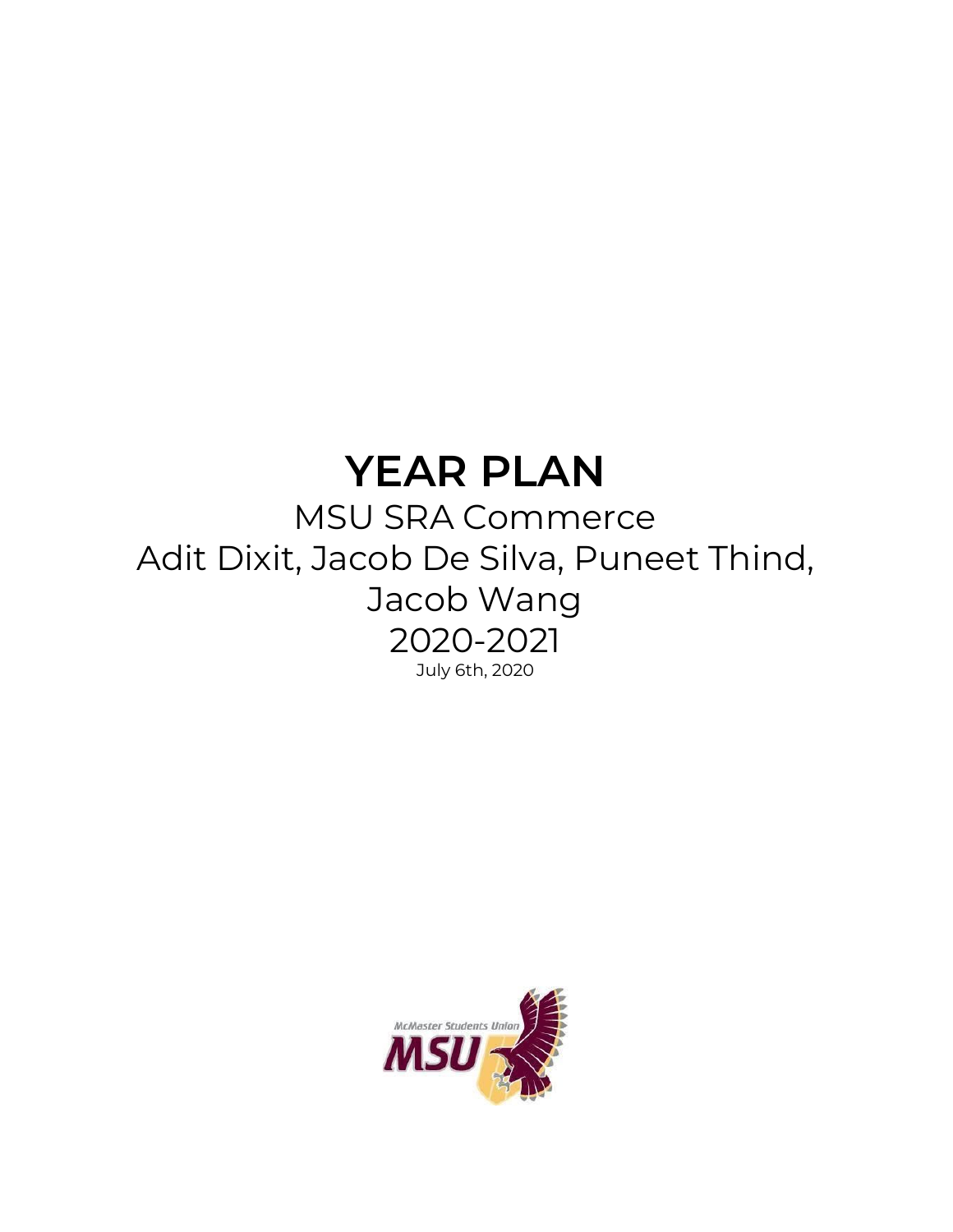#### **OFFICE OF THE COMMERCE CAUCUS LEADERS INTRODUCTION**

The 2020-2021 Commerce Caucus is excited to present our plan for the upcoming school year. Our goals will improve the lives of students at McMaster and will result in a more engaged and well-rounded community. Our caucus brings a new agenda adapted to the COVID-19 pandemic, while still building on what previous Commerce Caucuses have been working on, as well as implement our own unique ideas.

We will achieve these through advocating for pro-student policies that meet our goals. We want to ensure that Commerce students are not feeling disconnected from the rest of their faculty. It is essential for students to know that they are still part of the McMaster community during the online Fall 2020 term. An important part of development for Commerce students is the extracurricular activities that take place throughout the year. By increasing our social media presence and base of outreach, we can ensure that students remain informed about these essential events through the SRA Commerce Facebook and Instagram pages. We want to ensure that the SRA is in touch with and working cooperatively with the DeGroote Commerce Society, so we plan to increase our interaction and cooperation with the DCS during this year.

Sincerely,

The 2020-2021 Commerce Caucus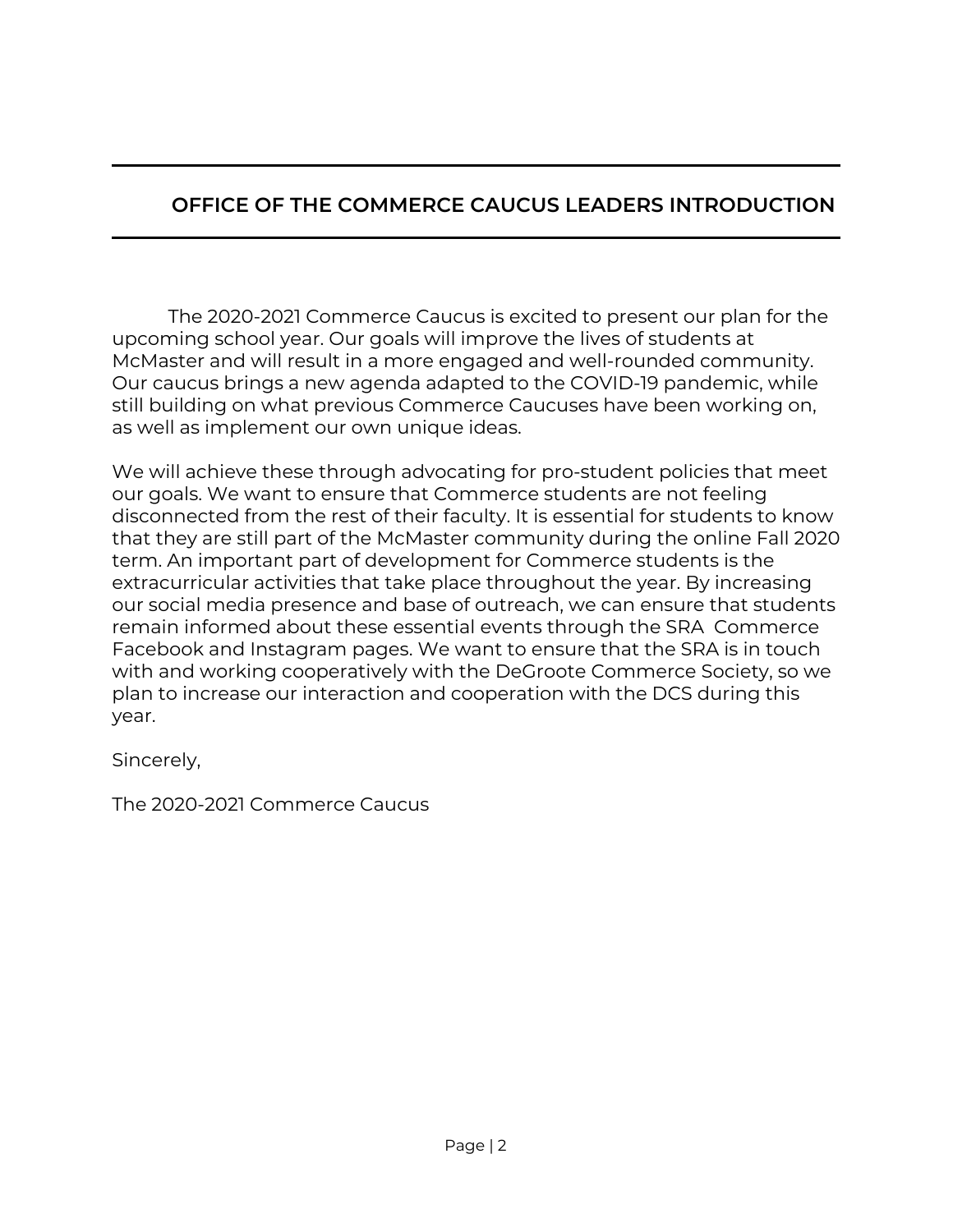**GOALS**

| <b>Objective 1</b>        | Increase Alternative Study Spaces for Commerce Students                                                                                                                                                                                                                                                                                                                                                                       |
|---------------------------|-------------------------------------------------------------------------------------------------------------------------------------------------------------------------------------------------------------------------------------------------------------------------------------------------------------------------------------------------------------------------------------------------------------------------------|
| Description               | Due to the reconstruction of the DeGroote School of<br>Business building, commerce students have lost their 3 main<br>study spots (cafe, lounge, & Innis). Once school is in-person<br>this will create a loss of study spaces which we know as of<br>last semester is already limited. We are working with the<br>MSU and McMaster University to identify new study spaces<br>to help bring the Commerce community together. |
| <b>Benefits</b>           | Commerce students will have new study spaces, increases<br>innovation. Study spaces are not limited to Commerce<br>students - all are welcome. This will create an increase of<br>community during the reconstruction of DSB, and will allow<br>for collaboration among the faculty.                                                                                                                                          |
| <b>Difficulties</b>       | With the COVID-19 outbreak and the school being closed, it<br>creates a delay in response. It will also be difficult to find<br>study spaces that are not already claimed/public.                                                                                                                                                                                                                                             |
| Long-term<br>implications | This is a project we see fitting for the near future - or<br>however long the projected reconstruction of DSB takes.<br>Once DSB is reconstructed commerce students will have an<br>abundance of spaces at their fingertips.                                                                                                                                                                                                  |
| How?                      | We have reached out to Jess Anderson (MSU VP Finance)<br>who has put us in contact with the university and DeGroote<br>School of Business to work on finding new spaces for<br>Commerce students.                                                                                                                                                                                                                             |
| Partners                  | McMaster Students Union, McMaster University, DeGroote<br><b>School of Business</b>                                                                                                                                                                                                                                                                                                                                           |

| <b>Objective 2</b>  | Ensure that privacy and identities are protected in online<br>proctoring                                                                                                                                                                                                                                                                                    |
|---------------------|-------------------------------------------------------------------------------------------------------------------------------------------------------------------------------------------------------------------------------------------------------------------------------------------------------------------------------------------------------------|
| Description         | Many universities, including McMaster, are turning to online<br>proctoring to ensure that there is no academic dishonesty<br>taking place. Many of these proctoring tools place<br>responsibility for damages on the student, and the only<br>recourse available is to not use the service, which is not<br>possible when required for course examinations. |
| <b>Benefits</b>     | This will ensure that everyone's right to privacy is being<br>protected and set a positive example for other institutions to<br>follow.                                                                                                                                                                                                                     |
| <b>Difficulties</b> | It will be difficult to find an alternative that is cost-effective<br>and does not have as many privacy issues as other tools.                                                                                                                                                                                                                              |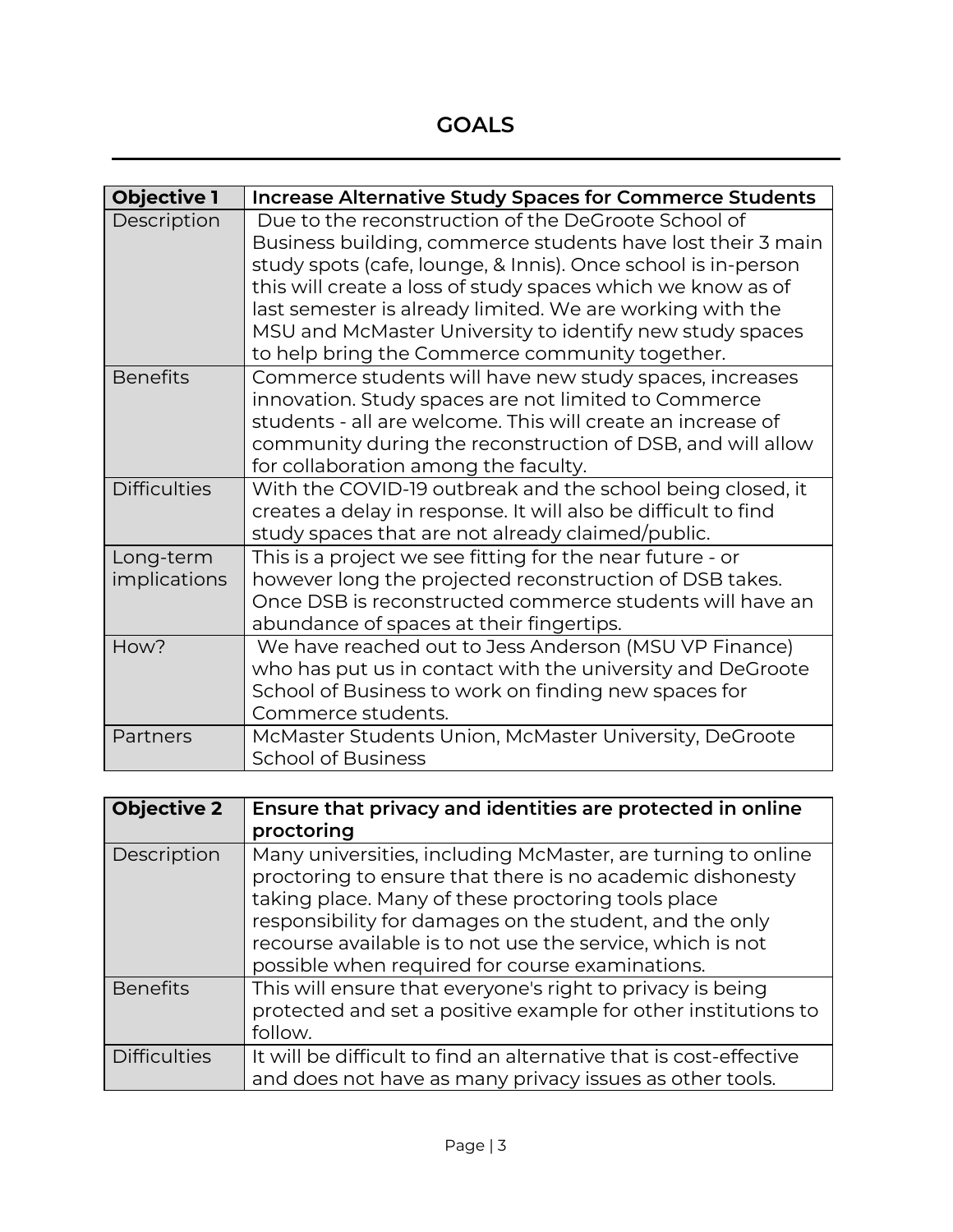| Long-term<br>implications | This will hopefully lay the groundwork for future online<br>examinations at mcmaster, and ensure that as data<br>becomes more and more valuable, McMaster is a secure<br>space for students to learn without being subject to data<br>breaches and violations.                                                              |
|---------------------------|-----------------------------------------------------------------------------------------------------------------------------------------------------------------------------------------------------------------------------------------------------------------------------------------------------------------------------|
| How?                      | If the MSU releases a statement with guidelines on how to<br>move forwards and what students should look for in the<br>proctoring tools they are using to ensure that best practices<br>are being followed, then there will be pressure on the<br>university from both students and the MSU to enforce these<br>guidelines. |
| Partners                  | McMaster Students Union, McMaster University, DeGroote<br><b>School of Business</b>                                                                                                                                                                                                                                         |

| <b>Objective 3</b>        | Increase commerce student involvement with the SRA and<br><b>MSU</b>                                                                                                                                                                                                                                                                                                                                                                                                                                     |
|---------------------------|----------------------------------------------------------------------------------------------------------------------------------------------------------------------------------------------------------------------------------------------------------------------------------------------------------------------------------------------------------------------------------------------------------------------------------------------------------------------------------------------------------|
| Description               | clubs and organizations such as the SRA or MSU lack large<br>scale appeal amongst commerce students from all levels of<br>studies. The purpose of outreach being to gain a more well<br>rounded image of what commerce students feel they want<br>to see get done by the student body. As members of the SRA<br>its our responsibility to ensure first and foremost commerce<br>students are aware of opportunities to make there years at<br>McMaster as influential as possible and give them a voice. |
| <b>Benefits</b>           | Higer community engagement will lead to more data for us<br>to make MSU better suited to the needs and wants of the<br>larger population. This could spark interest in the SRA and<br>MSU as a whole and could also lead to an interest in new<br>recruits seeking positions in the SRA or MSU.                                                                                                                                                                                                          |
| <b>Difficulties</b>       | Reaching 1000's of students and shifting their focus onto the<br>SRA may be a challenge as those who know nothing about<br>the organization are less compelled too get involved.<br>Spending 100's of hours of marketing could go to waste if it<br>does not reach the right group.                                                                                                                                                                                                                      |
| Long-term<br>implications | If all goes to plan a greater number of students in commerce<br>will get involved in student leadership and governing.                                                                                                                                                                                                                                                                                                                                                                                   |
| How?                      | Many approaches could be taken in this case, these include<br>social media marketing, targeting email marketing, which<br>would allow us to target a niche group if students who we<br>feel would be interested in getting involved.                                                                                                                                                                                                                                                                     |
| Partners                  | McMaster Students Union, McMaster University, DeGroote<br><b>School of Business</b>                                                                                                                                                                                                                                                                                                                                                                                                                      |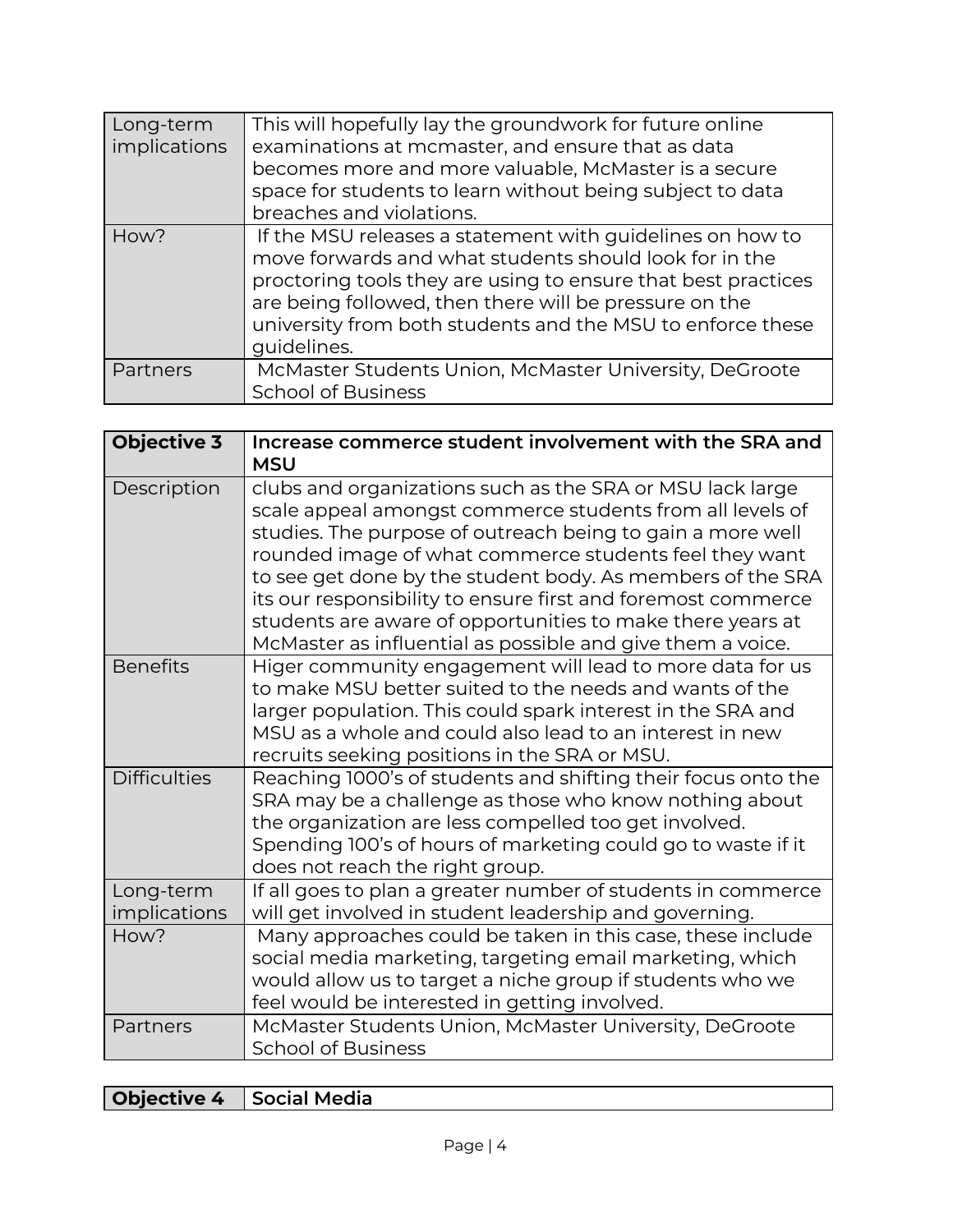| Description               | SRA Social Media is a key component of outreach to<br>constituents. We have completely rebranded our SRA<br>Commerce social media, and intend to leverage that<br>platform to increase engagement/awareness of ongoing<br>SRA topics. |
|---------------------------|---------------------------------------------------------------------------------------------------------------------------------------------------------------------------------------------------------------------------------------|
| <b>Benefits</b>           | More students will be educated/aware of the political<br>atmosphere of the MSU. Thus allowing for more input from<br>our constituents, which will further our impact as<br>representatives.                                           |
| <b>Difficulties</b>       | Consistency will be the most difficulty - which we have seen<br>in past attempts. However we will overcome this through<br>creating a posting schedule, and have graphical templates<br>to input information/updates.                 |
| Long-term<br>implications | Long-term we are hoping to see higher engagement from<br>commerce students, and have more voices heard among<br>the MSU/SRA.                                                                                                          |
| How?                      | We will do this by remaining consistent, sharing posts from<br>our faculty, and replying to messages to our page from<br>constituents about questions or concerns.                                                                    |
| Partners                  | McMaster Students Union, McMaster University, DeGroote<br>School of Business, SRA Facebook page                                                                                                                                       |

### **Long-term planning**

| Overarching     | Increased collaboration and communication with the            |
|-----------------|---------------------------------------------------------------|
| <b>Vision 1</b> | <b>DeGroote Commerce Society</b>                              |
| Description     | The SRA and the DCS have been disconnected and                |
|                 | uncoordinated in the past. This year, in order to effectively |
|                 | mitigate and respond to the effects of the COVID-19           |
|                 | pandemic, the DCS and SRA must work together to ensure        |
|                 | that all Commerce students will have the best experience      |
|                 | possible during the 2020-2021 school year.                    |
| <b>Benefits</b> | This increased collaboration gives both the SRA and DCS       |
|                 | more options for events and activities. The DCS can work      |
|                 | with the SRA to ensure that the needs of the Commerce         |
|                 | faculty are being met by the MSU, and starting this           |
|                 | relationship will provide long term benefits to both parties. |
| Year 1          | Improve DCS-SRA relations by meeting with current DCS         |
|                 | executives and creating a joint plan for the 2020-2021 school |
|                 | year, with events that involve both parties to increase       |
|                 | outreach for both the SRA and the DCS                         |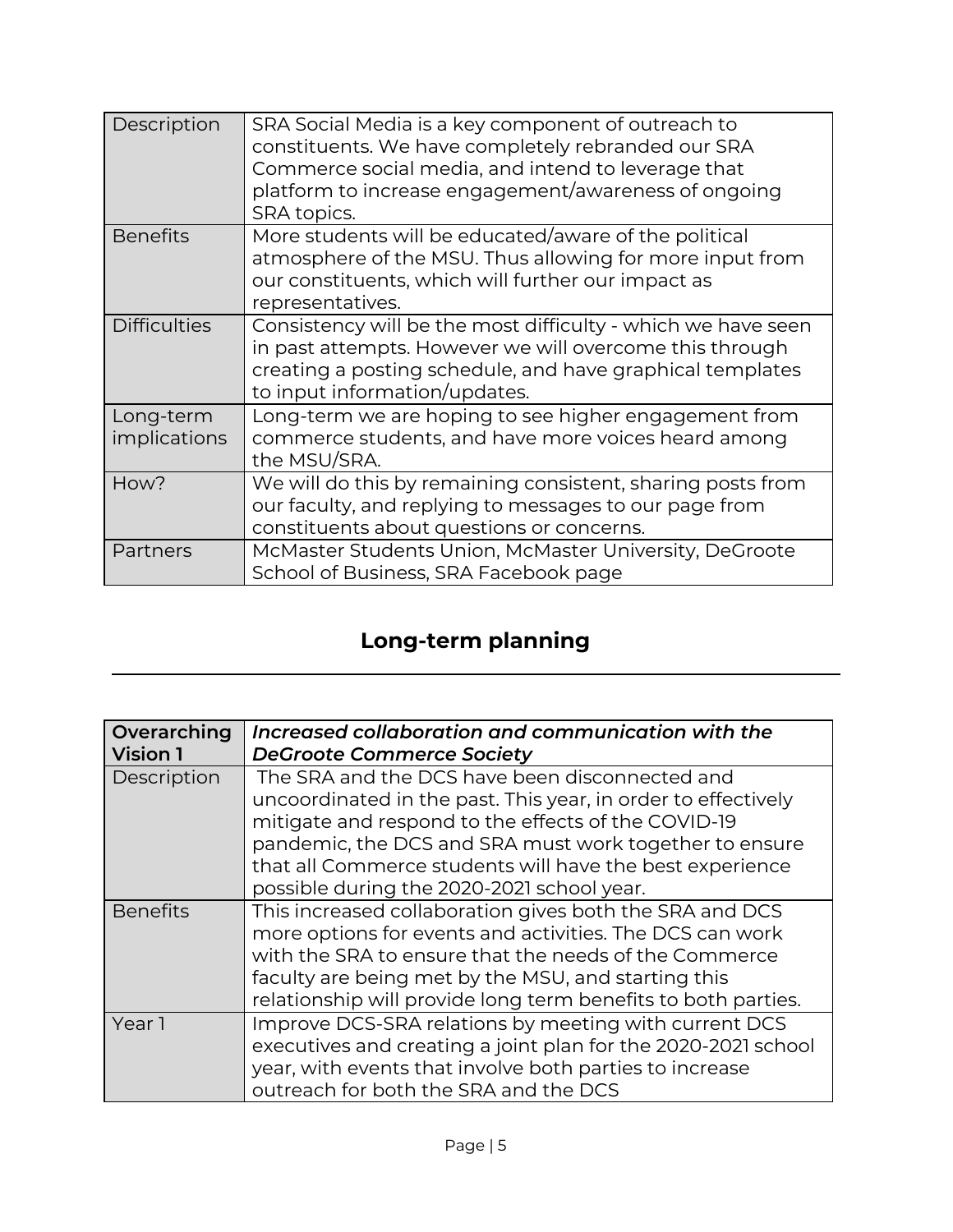| Year 2   | Ideally, the previous relationship will have its effects carry |
|----------|----------------------------------------------------------------|
|          |                                                                |
|          | over as the turnover from the 2020-2021 DCS team to the        |
|          | 2021-2022 DCS team takes place. The members of the             |
|          | 2021-2022 Commerce Caucus will be able to use their            |
|          | positions to benefit the DCS and Commerce students.            |
| Year 3   | At this point a working relationship should be established     |
|          | between both parties, and both parties can work towards a      |
|          | similar, shared goal.                                          |
| Partners | DeGroote Commerce Society, DeGroote School of Business         |
|          |                                                                |

| Overarching<br><b>Vision 2</b> | Increase involvement with projects that affect BIPOC folks                                                                                                                                                                                                                             |
|--------------------------------|----------------------------------------------------------------------------------------------------------------------------------------------------------------------------------------------------------------------------------------------------------------------------------------|
| Description                    | AS the SRA has the power to make aspects of our learning and<br>time at university more reflective of its diverse background, more<br>should be done to encourage work with minority or at risk groups.                                                                                |
| <b>Benefits</b>                | Will continue to cater to the existing members of the SRA<br>while also sparking interest in new soon to be members. It<br>would build a sense of trust and unity amongst the SRA and<br>the students of McMaster as we are involved in a<br>community that works for the common good. |
| Year 1                         | Introduce the SRA to slowly build a relationship with groups<br>that work with BIPOC organizations, these could include<br>joint events, fundraisers, and engagement campaigns.                                                                                                        |
| Year 2                         | Still continuing its work with these organizations the SRA<br>could explore its own in house way of celebrating diversity.<br>Each faculty of the SRA could be put in charge of its own<br>BIPOC campaign.                                                                             |
| Year <sub>3</sub>              | Work with third party organizations outside of Mcmaster to<br>give back to the hamilton community and strengthen the<br>SRA and the schools name.                                                                                                                                      |
| Partners                       | DeGroote Commerce Society, DeGroote School of Business,<br>Mcmaster University                                                                                                                                                                                                         |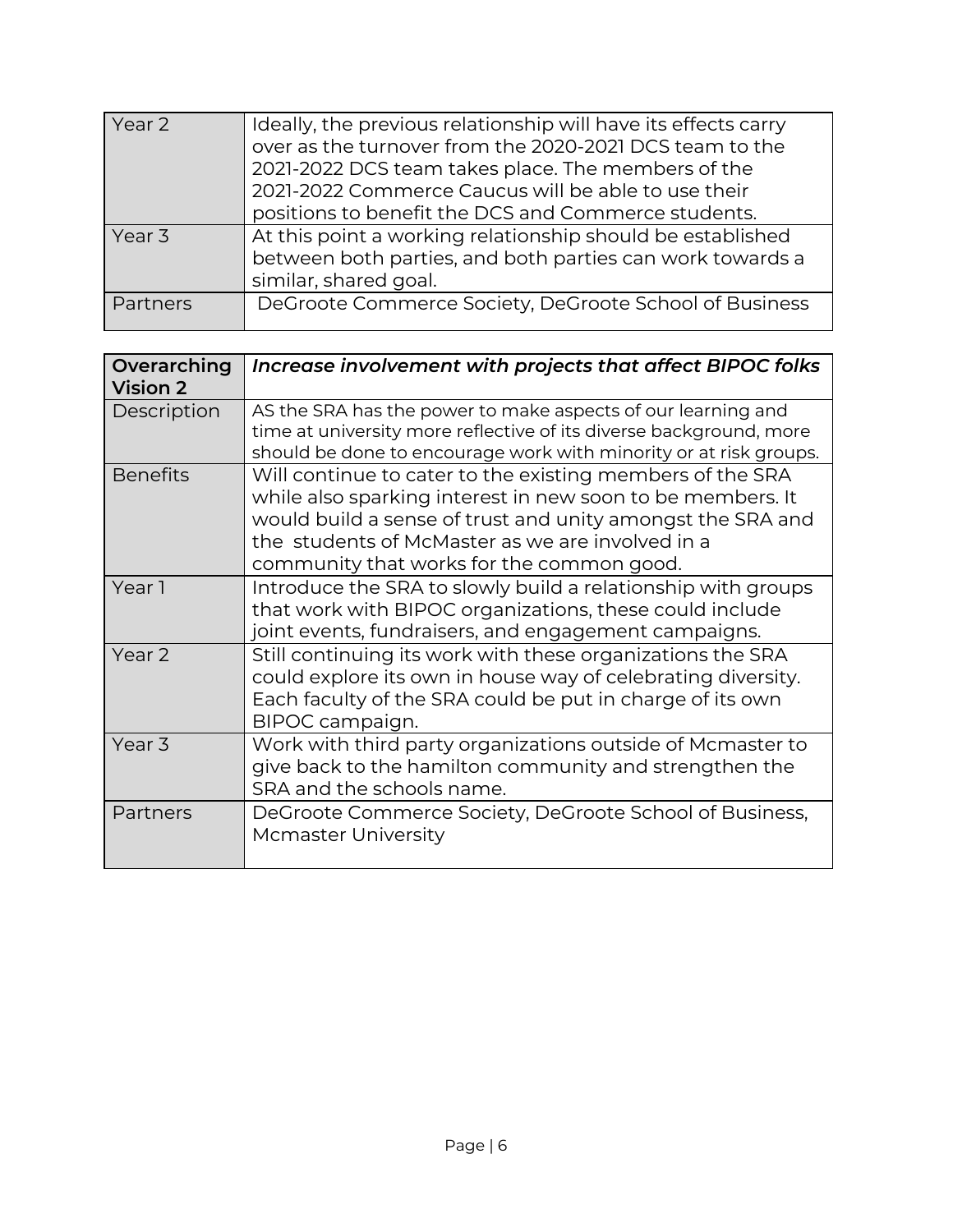**List 5 things that you would like to have prepared for the beginning of September**

- **Statement with the MSU regarding proctoring**
- **Active communication with the BoD and McMaster University regarding study spaces**
- **An active SRA Facebook page, with updates from all summer meetings**
- **Track engagement and attendance of commerce students with the SRA**
- **Design visually appealing news bulletins about what the SRA will be up to. This will provide students with a quick overview of the latest events the SRA was involved with.**

**List 5 things you would like to have completed during the fall term (1 st )**

- **Commerce alternative study spaces established and ready to go for the Winter term**
- **Social media outreach programs and interactions improved**
- **Raise awareness of online extracurricular activities**
- **Run events to help acclimate new students to the university environment**
- **Advocate for and ensure that BIPOC students are receiving equitable and fair support during the online term**

**List 5 things you would like to have completed during the winter term (2 nd )**

- **SRA Commerce Term reports/transition documents**
- **SRA Constituent check-in & LinkedIn headshot photoshoot (if in-person)**
- **Ensure that best practices for Online Proctoring are followed**
- **Connect with students during the online exam period to ensure student wellness**